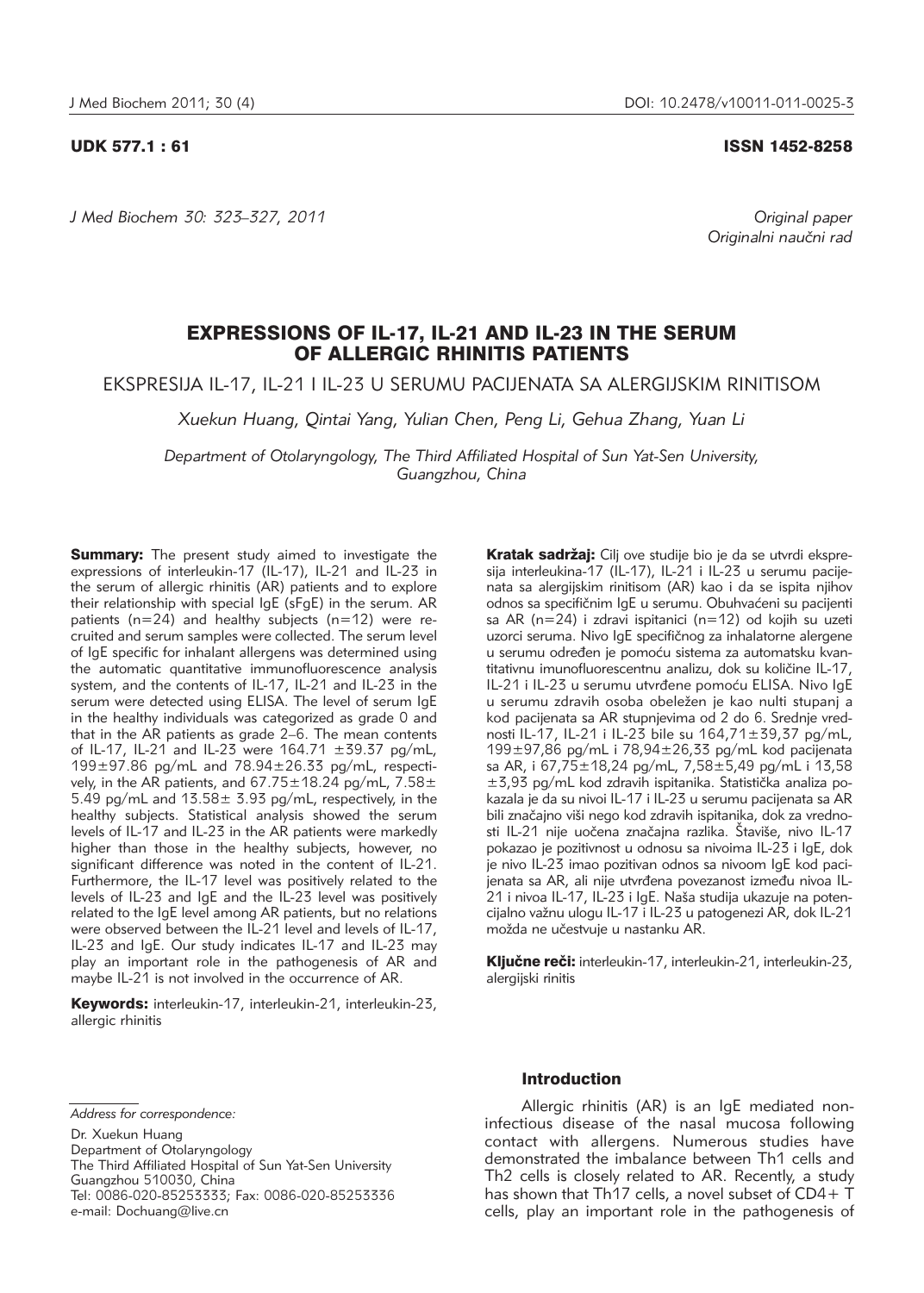allergic diseases (1), which renders a new mechanism underlying the occurrence of AR. Th17 cells can secrete interleukin-17 (IL-17) which further facilitates the production and secretion of lots of chemokines and matrix metalloproteinases, resulting in the recruitment of neutrophils and macrophages into the inflammatory sites and subsequent inflammation (2). IL-23 is a heterodimer protein and a member of the IL-12 family. IL-23 consists of two subunits, one called p40, which is shared with IL-12, and another called p19 (3). In conjunction with IL-6 and transforming growth factor- $\beta$ 1 (TGF- $\beta$ 1), IL-23 can stimulate the naive CD4+ T cells to differentiate into Th17 cells (4). IL-21 is a cytokine with a four-helix-bundle and the human IL-21 gene is mapped to 4q26-q27. IL-21 is secreted by the activated CD4+Th cells, especially the Th17 cells (5). Evidence reveals IL-21 can up-regulate the expression of IL-23 receptor and enhance the response of Th17 cells to IL-23, which is important for the stability and proliferation of IL-17 (6).

It is reported that there is an IL-23/IL-17 axis between acquired immunity and innate immunity (7). However, few studies report the role of IL-23/IL-17 axis in AR. The present study aimed to investigate the expressions of IL-17, IL-21 and IL-23 in the serum of AR patients and healthy subjects and to explore their relations with serum specific IgE (sIgE). Our study may provide evidence for the role of IL-23/IL-17 axis and IL-21 in the pathogenesis of AR.

#### Subjects and Methods

#### *Subjects*

A total of 24 patients with AR were recruited from the Otolaryngology Clinic between March 2010 and June 2010. The age of AR patients ranged from 5 to 53 years (mean:  $27.33 \pm 13.57$  years) and there were 11 males and 13 females. No nasosinusitis, asthma or intolerance to aspirin were found among these AR patients. The diagnosis of AR was based on the ARIA guideline (Allergic Rhinitis and its Impact on Asthma; 2008 update) (8), and all patients did not receive treatment with steroids or antihistamines and immunotherapy within the past month. In addition, 12 healthy subjects were also enrolled and served as controls. These were 7 males and 5 females with a mean age of  $26.08 \pm 3.63$  years (range:  $22-34$  years). The controls had no history of AR, nasosinusitis, asthma, intolerance to aspirin or other systemic diseases. All patients had not received treatments with steroids or antihistamines, or immunotherapy before, and physical examination showed normal. Furthermore, these patients were negative for sIgE. Informed consent was obtained before the study.

#### *Sample collection*

Three milliliters of whole blood were collected and centrifuged at 2000 r/min. The serum was divided into two parts: one was stored at –20 °C for use and the other was immediately used for the detection of sIgE for common allergens.

#### *Detection of serum sIgE*

The level of sIgE for common inhalant allergens was determined using the automatic quantitative immunofluorescence analysis system (Pharmacia, Sweden) according to the manufacturer's instructions and reagents for detection were purchased from Sweden. The sIgE level was categorized into grade 0 to 6; 0: <0.35 kU/L; 1: 0.35–0.70 kU/L; 2: 0.71– 3.5 kU/L; 3: 3.6–17.5 kU/L; 4: 17.6–50 kU/L; 5: 51–100 kU/L; 6: >100 kU/L. Positive was defined as higher than grade 1, and the higher the level of sIgE, the higher the grade.

### *Detection of contents of IL-17, IL-21 and IL-23 in the serum*

The detection of the contents of IL-17, IL-21 and IL-23 was carried out using the double antibody avidin biotin peroxidase complex enzyme-linked immunosorbent assay (ABC-ELISA). The microplates were coated with anti-human IL-17 antibody (Biosource, USA), anti-human IL-21 antibody (R&D, USA) or anti-human IL-23 antibody (Bender, Austria) and the IL-17, IL-21 and IL-23, separately, in the standards and the samples bound to these antibodies followed by addition of biotinylated anti-human IL-17, IL-21 and IL-23, separately. Then, the St reptavidin was added and bound to the immune complexes. Subsequently, the working solution was added and, when the mixture became blue, the reaction was discontinued by addition of sulfuric acid. The optical density (OD) was detected at 450 nm with a microplate reader (MK3, Finland). The contents of IL-17, IL-21 and IL-23 were positively proportional to the OD, and standard curve was delineated followed by calculation of the contents of IL-17, IL-21 and IL-23. Blank controls were included in each detection.

#### *Statistical analysis*

Data were expressed as mean  $\pm$  standard deviation (±s) and statistical analysis was performed with the SPSS version 15.0 statistic software package. Comparisons were done with t test and correlation was analyzed with Pearson correlation analysis. A value of P<0.05 was considered statistically significant.

### **Results**

# *Contents of IL-17, IL-21 and IL-23*

The contents of IL-17, IL-21 and IL-23 in the AR patients and healthy subjects are displayed in *Table I*.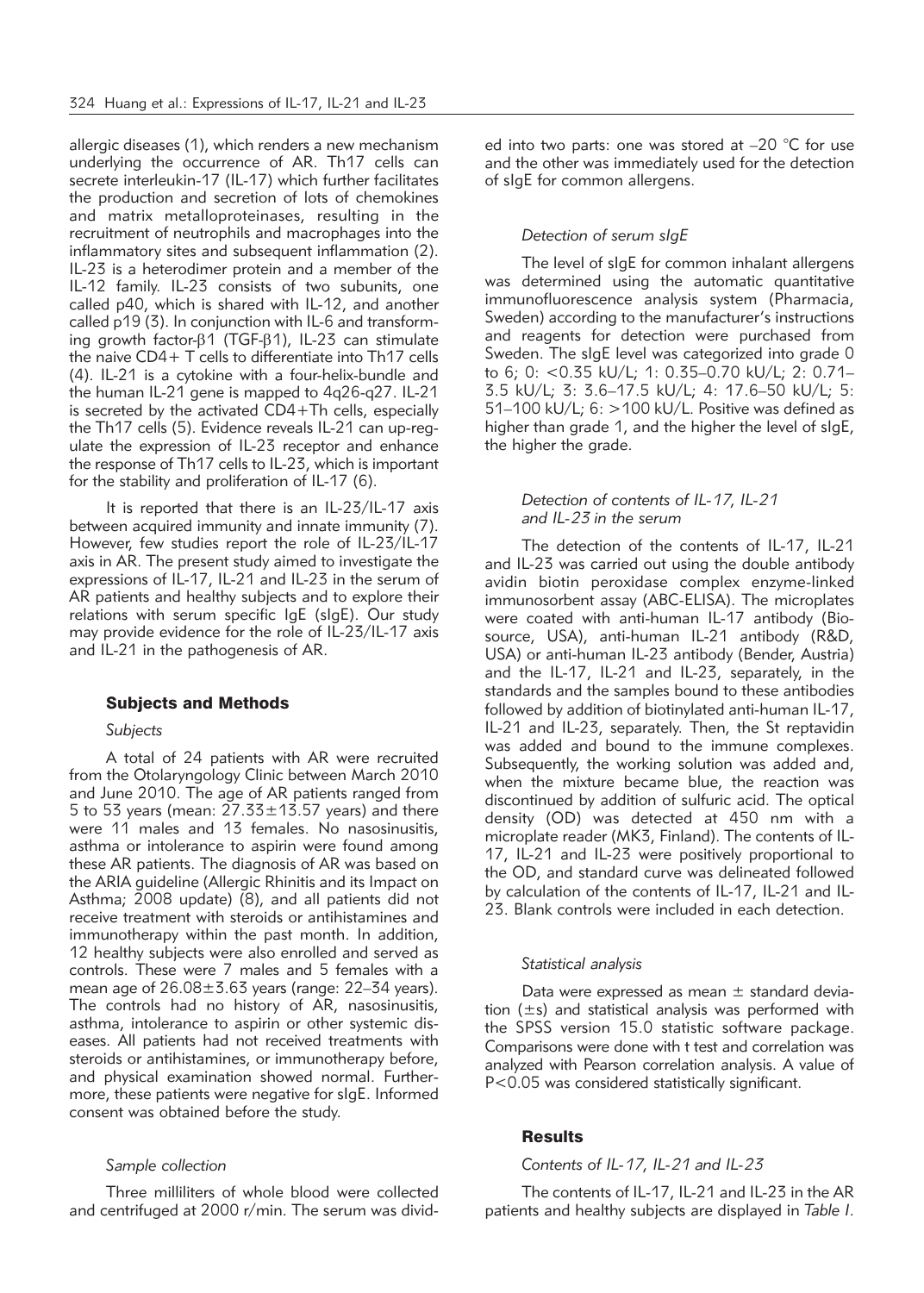The levels of IL-17 and IL-23 in the AR patients were significantly higher than those in the healthy subjects  $(P<0.05)$ . Moreover, the serum IL-17 level was positively related to that of IL-23 ( $r=0.533$ ,  $P=0.001$ ), but the IL-21 level was not relevant with the levels of IL-17 and IL-23 ( $r=-0.200$ ,  $P=0.242$  and  $r=-0.162$ . P=0.344, respectively).

*Correlations between serum sIgE and levels of IL-17, IL-21 and IL-23*

The sIgE level in the 12 healthy controls was categorized as grade 0 (<0.35 kU/L). Among AR patients, 9 had grade 2 of sIgE level (0.71–3.5kU/L), 4 had grade 3 (3.6–17.5 kU/L), 8 had grade 4 (17.6–50 kU/L), 1 had grade 5 (51–100 kU/L) and 2 had grade 6 (>100 kU/L).

### **Discussion**

Human IL-17 is a homodimer consisting of 155 amino acids and IL-17 gene is mapped to  $2q31$ . Its molecular weight is 3 kD and the N terminal serves as a signal peptide composed of 19–23 residuals. IL-17 is produced by not only Th17 cells, but other types of cells including thymocytes, epithelial cells and endothelial cells. The IL-17 receptor gene is mapped to chromosome 22 and IL-17 receptor is widely expressed to different extents in the intestinal epithelial cells, osteoblasts, fibroblasts, myocytes, T lymphocytes and cells in the spleen, kidney, lung and liver (9). IL-17 can enhance the development and maturation of neutrophils, recruit neutrophils, promote the maturation and differentiation of multiple cells and reconcile numerous cytokines leading to an inflammation cascade (10–12). Studies show IL-17 is involved in the pathogenesis of allergic airway diseases. IL-17 in the sputum, bronchoalveolar lavage fluid and serum has been found to markedly increase in asthma patients, and the extent of increase of the IL-17 level is related to the airway hyperresponsiveness and the degree of inflammation (13). Klemens et al. (14) reported that IL-17 was detectable in the excretions of viral rhinitis patients and AR patients, but the IL-17 level in the viral rhinitis was dramatically higher than that in the AR patients. In addition, Ciprandi et al. (15) found, in the pollen season, the serum level of IL-17 was closely relevant with the severity of clinical manifestations in patients with

IL-23 is mainly derived from activated macrophages and dendritic cells, and has multiple functions. IL-23 can promote not only the growth and survival of Th17 cells, but the production of interferon (IFN- $\gamma$ ) and IL-12 from the T cells and antigen presenting cells which may regulate the costimulatory function of dendritic cells. In addition, IL-23 has anti-tumor and anti-metastasis activities and is closely related to autoimmune diseases and inflammatory diseases (16). Evidence shows IL-23 deficient mice have severe impairment of humoral immunity and the ability to activate the secretion of IL-17 by T cells was also compromised in the IL-23 deficient antigen presenting cells. Furthermore, the IL-23 deficient mice have similar phenotype to IL-17 deficient mice. These findings suggest IL-23 can induce the production of IL-17 by the CD4+ T cells of mouse. Thus, IL-23 may play a key role in the T cell dependent immune response and there may be an IL-23/IL-17 axis between acquired immunity and innate immunity (7). Our results showed the serum levels of IL-23 and IL-17 in AR patients were markedly higher than those in healthy subjects and moreover the IL-23 level was related to the IL-17 level in AR patients, which suggests the IL-23/IL-17 axis may be an important participant in the pathogenesis of AR and there is a close relationship between IL-23 and IL-17.

AR is an IgE mediated non-infectious disease of the nasal mucosa following contact with allergens. Once they enter the body, allergens can activate the plasma cells to produce sIgE which then binds to the IgE Fc receptor on the basophils and mast cells. When one re-contacts with the same allergen, sIgE then interact with each other which may lead to degranulation of the basophils and mast cells resulting in the release of histamine, leukotrienes and neutrophil chemotactic factor. These mediators act on the nasal mucosa and result in the features of allergy characterized by telangiectasias, increase of vascular permeability and elevation of gland secretion (17). sIgE can be used for the diagnosis of hypersensitivity to a specific allergen. Our results showed serum level of sIgE was positively relevant to the levels of IL-17 and IL-23. We speculate that the IL-17/IL-23

Table I Levels of IL-17, IL-21 and IL-23 in the serum of AR patients and healthy controls ( $\bar{x} \pm SD$ , pg/mL).

| Group                     | IL-17 $(pq/mL)$    | IL-21 (pg/mL) | $IL-23$ (pg/mL)  |
|---------------------------|--------------------|---------------|------------------|
| AR patients ( $n=24$ )    | $164.71 \pm 39.37$ | $199 + 97.86$ | 78.94 ± 26.33    |
| Healthy controls $(n=12)$ | $67.75 \pm 18.24$  | $7.58 + 5.49$ | $15.58 \pm 5.93$ |
|                           | 2.24               | 1.958         | 2.46             |
| D                         | 0.033              | 0.062         | 0.022            |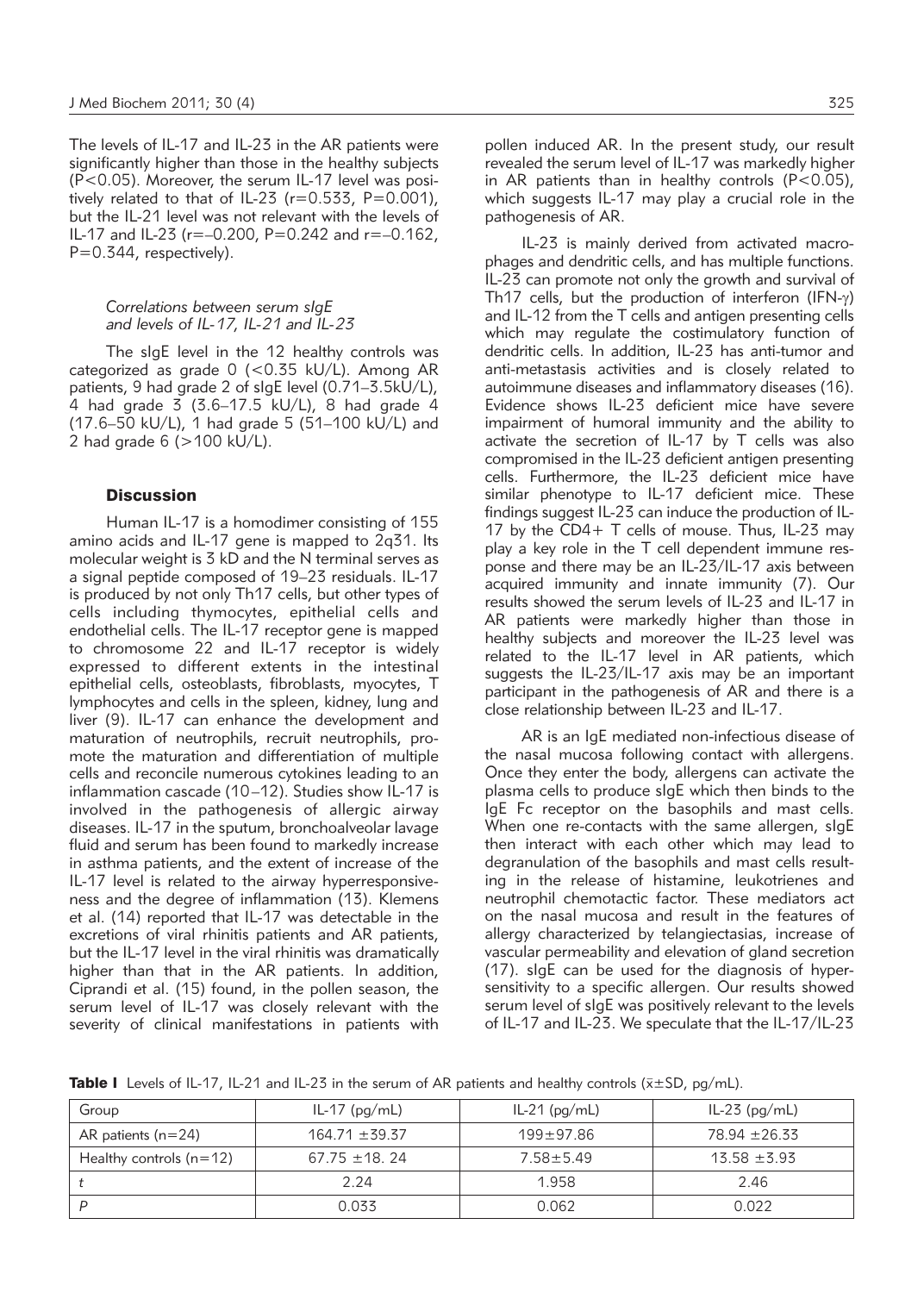|                | Correlation<br>coefficient |       |
|----------------|----------------------------|-------|
| sigE and IL-17 | 0.687                      | 0.000 |
| slgE and IL-21 | $-0.244$                   | 0.251 |
| sigE and IL-23 | 0.513                      | 0.010 |

Table II Correlations between the serum sIgE level and the levels of IL-17, IL-21 and IL-23 in AR patients.

axis may promote the production of IgE and the chemotaxis of neutrophils resulting in AR, and IL-17/IL-23 may facilitate the hypersensitive response.

IL-21 has been shown to regulate the cellular immunity and humoral immunity which is mainly characterized by the differentiation of naïve CD4+ T cells into Th17 cells, differentiation of B cells into plasma cells and regulation of immunoglobulin production. Evidence showed the serum IgG level was markedly decreased in IL-21R deficient mice, but that of IgE significantly increased. Immunization of IL-21R-  $/$ - mice with T cell dependent antigens may dramatically reduce specific IgG1 and increase the specific IgE (18). In an OVA induced AR model, IL-21 can obviously improve the symptoms of allergy when given at the early stage of antigenic stimulation. Furthermore, the IL-21 treated mice with AR had

# **References**

- 1. Fujiwara M, Hirose K, Kagami S, Takatori H, Wakashin H, Tamachi T, Watanabe N, Saito Y, Iwamoto I, Nakajima H. T-bet inhibits both TH2 cell-mediated eosinophil recruitment and TH17 cell-mediated neutrophil recruitment into the airways. J Allergy Clin Immunol 2007; 119 (3): 662–70.
- 2. Bettelli E, Korn T, Oukka M, Kuchroo VK. Induction and effector functions of T (H) 17 cells. Nature 2008; 453 (7198): 1051–7.
- 3. Oppmann B, Lesley R, Blom B, Timans JC, Xu Y, Hunte B, Vega F, Yu N, Wang J, Singh K, Zonin F, Vaisberg E, Churakova T, Liu M, Gorman D, Wagner J, Zurawski S, Liu Y, Abrams JS, Moore KW, Rennick D, De Waal-Malefyt R, Hannum C, Bazan JF, Kastelein RA. Novel p19 protein engages IL-12p40 to form a cytokine, IL-23, with biological activities similar as well as distinct from IL-12. Immunity 2000; 13 (5): 715–25.
- 4. Hunter, CA. New IL-12-family members: IL-23 and IL-27, cytokines with divergent functions. Nat Rev Immunol 2005; 5: 521–31.
- 5. Nurieva R, Yang XO, Martinez G, Zhang Y, Panopoulos AD, Ma L, Schluns K, Tian Q, Watowich SS, Jetten AM, Dong C. Essential autocrine regulation by IL-21 in the generation of inflammatory T cells. Nature 2007; 26, 448 (7152): 480–3.

significantly reduced serum levels of sIgE and decreased levels of Th2 cytokines (IL-4, IL-5 and IL-13) in the nasal tissues. In addition, the eosinophil selective chemokine-1 and 2 were reduced in IL-4 induced fibroblasts, which inhibited the migration of eosinophils into the nasal tissues (19). Our result indicated there was no significant difference in the serum IL-21 level between AR patients and healthy controls (P>0.05), and IL-21 was not associated with serum sIgE, IL-21, IL-17 and IL-23. Our results were not consistent with those above, which suggests the IL-21 may not be crucial in the pathogenesis of human AR and there is no relationship between IL-21 and IL-17/IL-23. However, the present study had a small sample size and the IL-21 was detected at the protein level. Future studies with a larger sample size are required to investigate the role of IL-21 in AR at the mRNA level.

Our results indicate IL-23 and IL-17 may be pivotal cytokines involved in the pathogenesis of AR and the IL-23/IL-17 axis may become a novel target in the treatment of AR.

# Conflict of interest statement

The authors stated that there are no conflicts of interest regarding the publication of this article.

- 6. Zhou L, Ivanov II, Spolski R, Min R, Shenderov K, Egawa T, Levy DE, Leonard WJ, Littman DR. IL-6 programs T(H)-17 cell differentiation by promoting sequential engagement of the IL-21 and IL-23 pathways. Nat Immunol 2007; 8 (9): 967–74.
- 7. Ghilardi N, Kljavin N, Chen Q, Lucas S, Gurney AL, De Sauvage FJ. Compromised humoral and delayed-type hypersensitivity responses in IL-23-deficient mice. J Immunol 2004; 172 (5): 2827–33.
- 8. Bousquet J, Khaltaev N, Cruz AA, Denburg J, Fokkens WJ, et al. World Health Organization; GA(2)LEN; AllerGen. Allergic Rhinitis and its Impact on Asthma (ARIA) 2008 update (in collaboration with the World Health Organization, GA(2)LEN and AllerGen). Allergy 2008; 63 Suppl 86: 8–160.
- 9. Moseley TA, Haudenschild DR, Rose L, Reddi AH. Interleukin-17 family and IL-17 receptors. Growth Factor Rev 2003; 14 (2): 155–74.
- 10. Miyamoto M, Prause O, Sjostrand M, et al. Endogenous IL-17 as a mediator of neutrophil recruitment caused by endotoxin exposure in mouse airways. J Immunol 2003; 170 (9): 4665–72.
- 11. Zou GM, Tam YK. Cytokines in the generation and maturation of dendritic cells: recent advances. European Cytokine Netw 2002; 13 (2): 186–99.